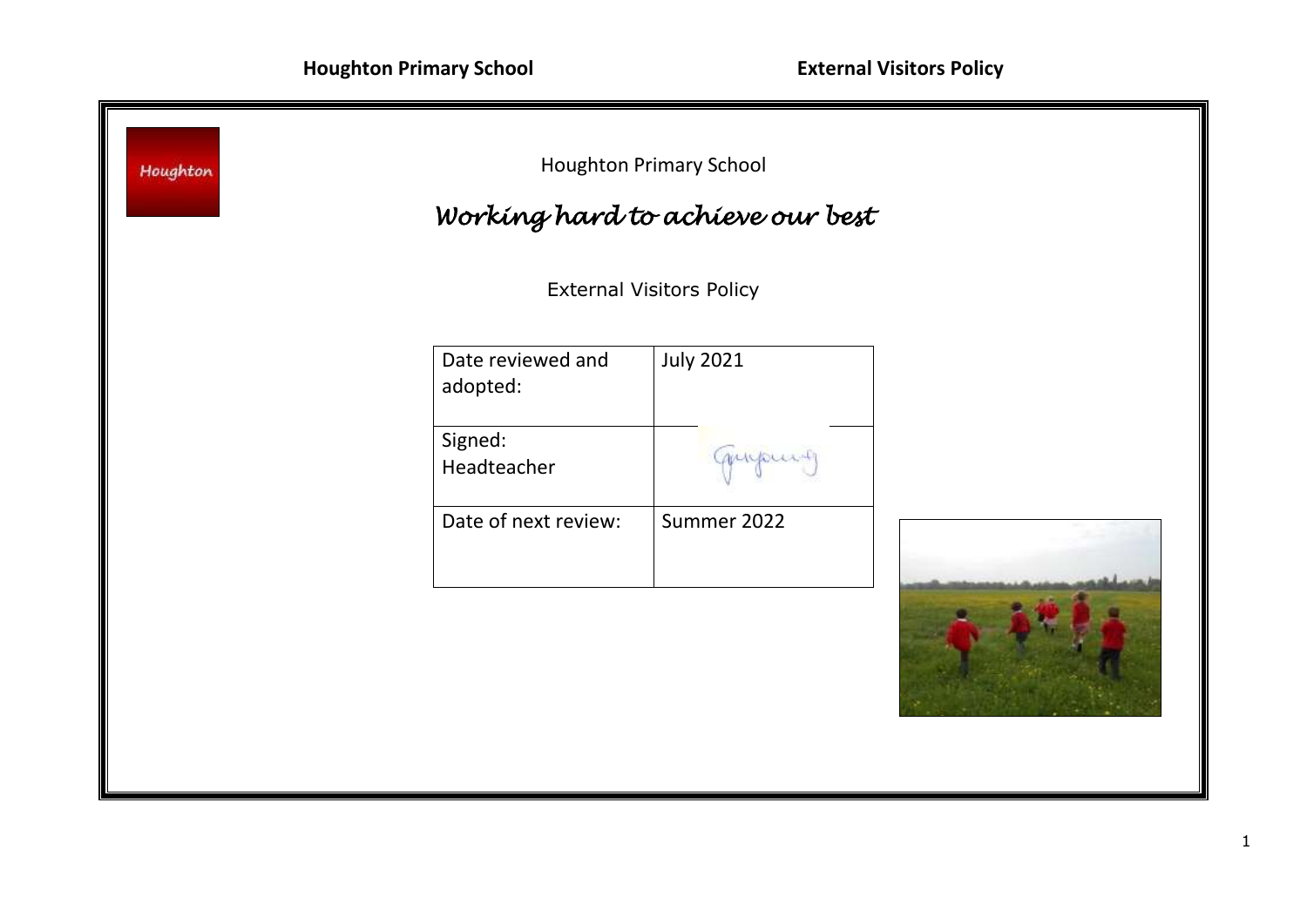# **Houghton Primary School External Visitors Policy**

#### **1. Introduction**

Visitors are welcome to Houghton Primary School and they often make an important contribution to the life and work of the school in many different ways. It is the school's responsibility, however, to ensure that the security and wellbeing of its pupils is not compromised at any times. The school is equally responsible to the whole school community for ensuring that visitors comply with the guidelines herein.

### **2. Policy Responsibility**

The Headteacher is the member of staff responsible for implementation, coordination and review of this policy.

## **3. Aim**

To safeguard all pupils under our responsibility when at school, arranged activities under our direction out of school and after school.

The aim is to ensure Houghton Primary pupils are able to learn and enjoy extra-curricular experiences, in an environment where they are safe from harm.

## **4. Objectives**

To have in place a clear protocol and procedure for the admittance of external visitors to the school which is understood by all staff, governors, visitors and parents and conforms to safeguarding children guidelines as set by the DFE

## **5. Where and to whom the policy applies**

The school is deemed to have control and responsibility for its pupils anywhere on the school site, during normal school hours, during after school activities and on school organised (and supervised) off-site activities.

The policy applies to:

- All teaching and non-teaching staff employed by the school
- All external visitors entering the school site during the school day or for after school activities (including peripatetic tutors, sports coaches, etc.)
- All governors of the school
- All parents
- All pupils
- Education personnel (Local Authority Advisors, Inspectors)
- Building & Maintenance Contractors

### **6. External Visitors to Houghton Primary**

Staff are required to be familiar with DFE statutory guidance on Keeping Children Safe in Education in relation to: *preventing unsuitable people from working with children and young persons in the education service. [https://www.gov.uk/government/publications/keeping-children-safe-in](https://www.gov.uk/government/publications/keeping-children-safe-in-education--2)[education--2](https://www.gov.uk/government/publications/keeping-children-safe-in-education--2)*

This policy applies to all visitors invited to the school by a member of staff.

### **6. Protocol and Procedures**

### **6.1 Visitors Invited to the School**

**6.1a**) Before any visitor is invited to the school, the Headteacher should be informed using the visitor risk assessment form (appendix 2), with a clear explanation as to the relevance and purpose of the visit and intended date and time for the visit.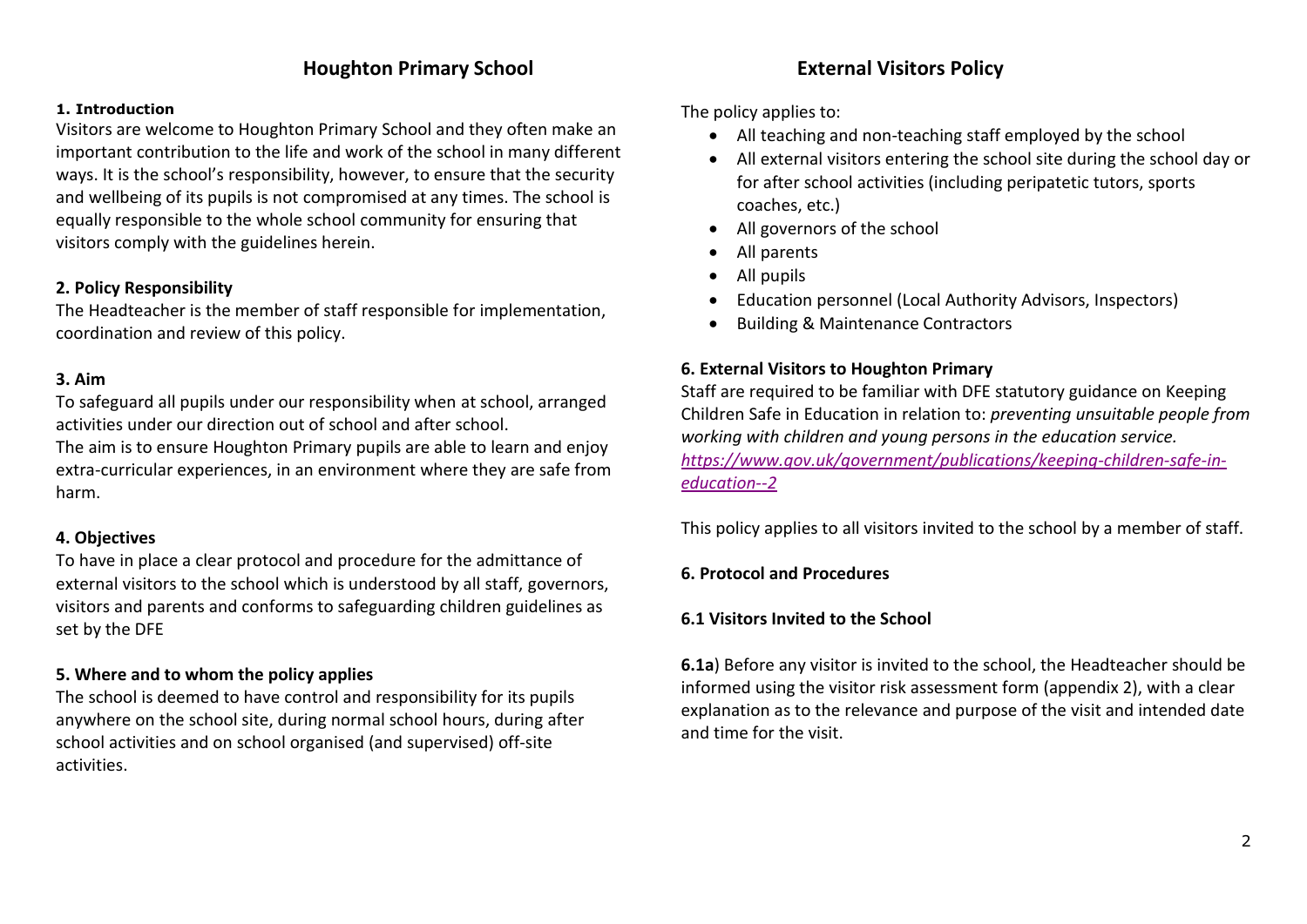# **Houghton Primary School External Visitors Policy**

Permission must be granted by the Headteacher before a visitor is asked to come into school. The Headteacher will advise of the level of supervision and pre visit checks required.

Visitor Risk Assessment Forms are not required for: –

- a) Parents visiting staff (but staff should meet with parents in either the meeting room or courtyard and inform the headteacher about the meeting).
- b) County Council staff e.g. Speech and Language therapist, Specialist Teaching Team member, Local Authority Advisors etc. who will work with the supervision of the headteacher/SENDCo/Business Manager or other member of staff responsible for their visit.
- c) Contactors working on site these will come under a separate risk assessment process

Please refer to appendix 1 for guidelines

**6.1b**) When inviting visitors to the school they should be asked to bring formal identification (as requested by the Headteacher in the Risk Assessment) with them at the time of their visit and be informed of the procedure for visitors as set out below:

- All visitors must report to Main Reception first they must not enter the school via any other entrance
- At Main Reception, all visitors must state the purpose of their visit and who has invited them. They should be ready to produce formal identification (Local authority staff should have their ID Badge and DBS clearance paperwork)
- All visitors will be asked to sign the Visitors Record Book which is kept in Main Reception at all times

- All visitors will be required to wear a School lanyard and identification badge and read the information about emergency evacuations procedures and protocol contained on the signing in slips. Visitors requiring supervision will be wearing RED visitors' badges.
- Visitors will then be met and escorted by their point of contact. The contact will then be responsible for them while they are on site, ensuring the appropriate level of supervision.
- In case of a fire evacuation, the point of contact must ensure the visitor leaves the buildings and assemble at the designated points (either the field or the Churchyard depending on where they are working in the building).

**6.1c**) On departing the school, visitors should leave via Main Reception and:

- Enter their departure time in the Visitors Record Book alongside their arrival entry
- Return the School lanyard and identification badge to reception
- Visitors do not need supervising to the car park as the site is secure once they leave the gated reception area.

All visitors from external agencies must comply with section 6.1 of this policy

## **6.2 Unknown/Uninvited Visitors to the School**

a) Any visitor to the school site who is not wearing a school lanyard and identity badge should be challenged politely to enquire who they are and their business on the school site

b) They should then be escorted either off the premises or to reception to sign the visitors' book and be issued with a school lanyard and identity badge. The above procedures in 6.1 then apply.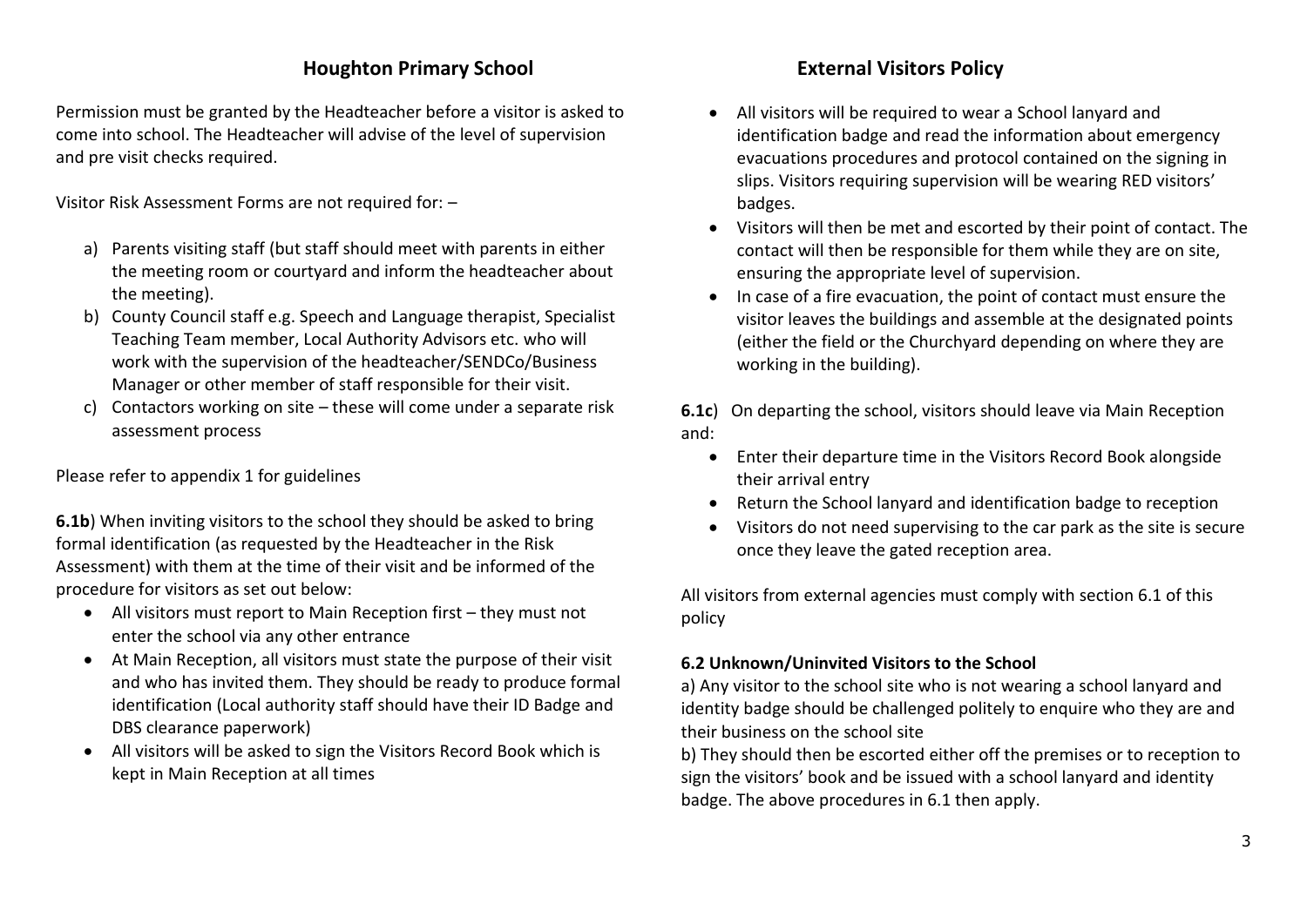c) In the event that the visitor refuses to comply, the Headteacher or a Senior Leader should be informed promptly and the visitor will then be asked to leave the site immediately.

d) The Headteacher / Senior Leader will decide if it is necessary to inform the police.

e) If an unknown/uninvited visitor becomes abusive or aggressive, they will be asked to leave the site immediately and warned that if they fail to leave the school grounds, police assistance will be called for. The Headteacher / Senior Leader will decide what further action to take that may include seeking legal advice or police contact.

# **6.3 Volunteer Helpers**

a) All volunteer helpers must attend a 'Volunteer Helper Briefing' at least once a year before they can help in school. The briefing is designed to ensure that volunteer helpers are informed about how they will work in school in terms of health and safety and in compliance to rigorous safeguarding practice.

b) All volunteer helpers MUST work under the close supervision of teaching staff as they are participating in 'regulated activity' and are therefore not required to hold a DBS check if they are on site under supervision. c) All Volunteer Helpers must sign in at Reception and wear a 'Volunteer working under supervision' badge. They should sign out at the end of their volunteering session and return their badge and lanyard.

c) Any concerns relating to a Volunteer Helper MUST be dealt with immediately, informing the Headteacher. The whistleblowing policy and practice must be applied.

# **6.4 Governors**

a) All Governors must comply with Disclosure Barring Service procedures, completing a DBS Form through school, (if not already held).

b) The School must check all Governors DBS certification is current at the beginning of the academic school year. Thereafter, procedures as per 6.1

should apply. Please note that Governors should sign in and out using the Signing-In Book and wear the school lanyards issued to them when they take up post.

c) New governors will be made aware of this policy and familiar with its procedures as part of their induction. This is the responsibility of the Headteacher or Chair of Governors

# **7. Staff Development**

As part of their Induction, new staff will be made aware of this policy for External Visitors and asked to ensure compliance with its procedures at all times. Staff will be advised about how to deal with abuse or aggression (verbal and physical) from others.

# **8. Linked policies**

This policy should be read in conjunction with other related school policies: including:

Child Protection and Safeguarding Policy

# **9. Dissemination**

This policy is publicised to all in the school community through induction, staff training and is stored on staff share (Policies).

# **10. Monitoring and Evaluation**

The suitability and impact of all visitors invited into school to work with the children will be assessed at the end of each visit and a decision made as to further involvement

Reviewed July 2021

Next review: 3 years or sooner should legislation change.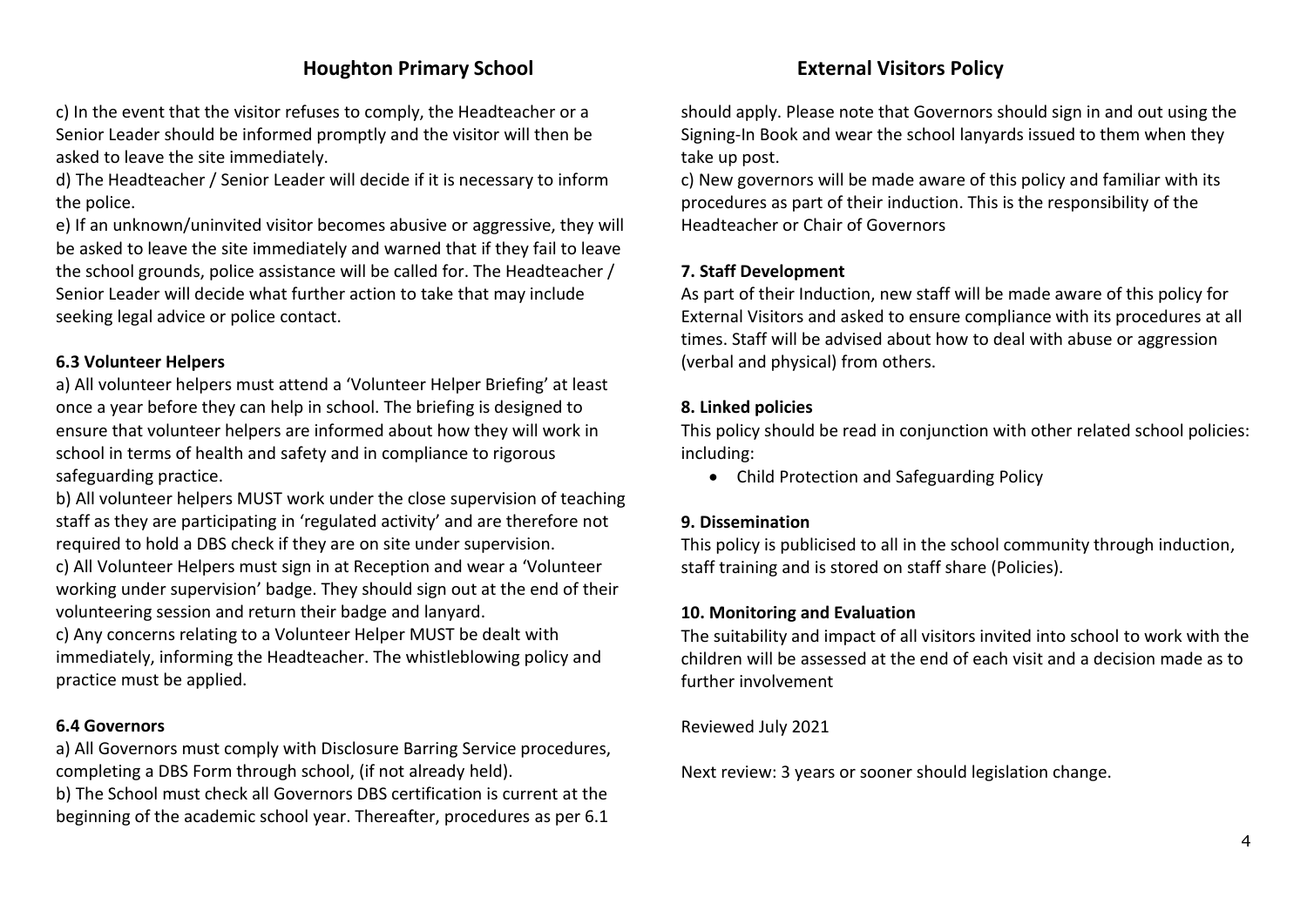Appendix 1

# **Guidelines to Staff for External Visitors**

Before any visitor is invited to the school, the Headteacher should be informed using the Visitor Risk Assessment Form (Appendix 2), with a clear explanation as to the relevance and purpose of the visit and intended date and time for the visit.

Permission must be granted by the Headteacher before a visitor is asked to come into school. The Headteacher will advise of the level of supervision and pre-visit checks required.

Process to follow when arranging a visit to school:

- Staff arranging the visit to complete a Visitor Risk Assessment Form at least one week before proposed visit and pass to Headteacher.
- Headteacher will assess risk and decide requirements.
- Copy of completed Visitor Risk Assessment Form outlining requirements to be returned to member of staff and copy to Reception.
- Please note if you wish your visitor to have unsupervised access to the school site they must have an Enhanced DBS and/or Barred List checking, dependent on the nature and regularity of the visit and be able to supply written confirmation that there has been no break in service since their Enhanced DBS/CRB was issued. This information will be held by the School Business Manager.
- Certain organisations have confirmed in writing that appropriate checks have been carried out on all of their employees both existing and new and this information will be kept by the School Business Manager and at Main Reception as a record of organisations whose employees are allowed unsupervised access to the school site.

- All visitors should in any case bring some form of photographic identification.
- Member of staff arranging visit to ask visitor to sign in at Main Reception and obtain a pass and the appropriate lanyard and badge.
- **Red visitor badges** will be given to visitors that have not been DBS checked and/ or risk assessed as requiring full supervision.
- **White visitor badges** will be given to visitors that have been satisfactorily DBS cleared and risked assessed and do not require supervision. Please remember it is everyone's responsibility to challenge unknown and unsupervised personnel or visitors around the school unless wearing a white badge.
- All visitors must sign out at Reception at the end of their visit and return their identification badge and lanyard

**The following category of visitors do NOT require a Visitor Risk Assessment form to be completed, but the steps detailed below must be followed:**

# *Parents Meeting with Staff*

For meetings onsite outside of parents evenings, open evenings and other parent events:

- Parents must sign in at Main Reception and be given pass with a red visitors badge
- Parents must be collected and supervised by a member of staff at all times
- Staff should meet with parents in the meeting room or courtyard and make the headteacher or another member of the leadership team aware of the meeting.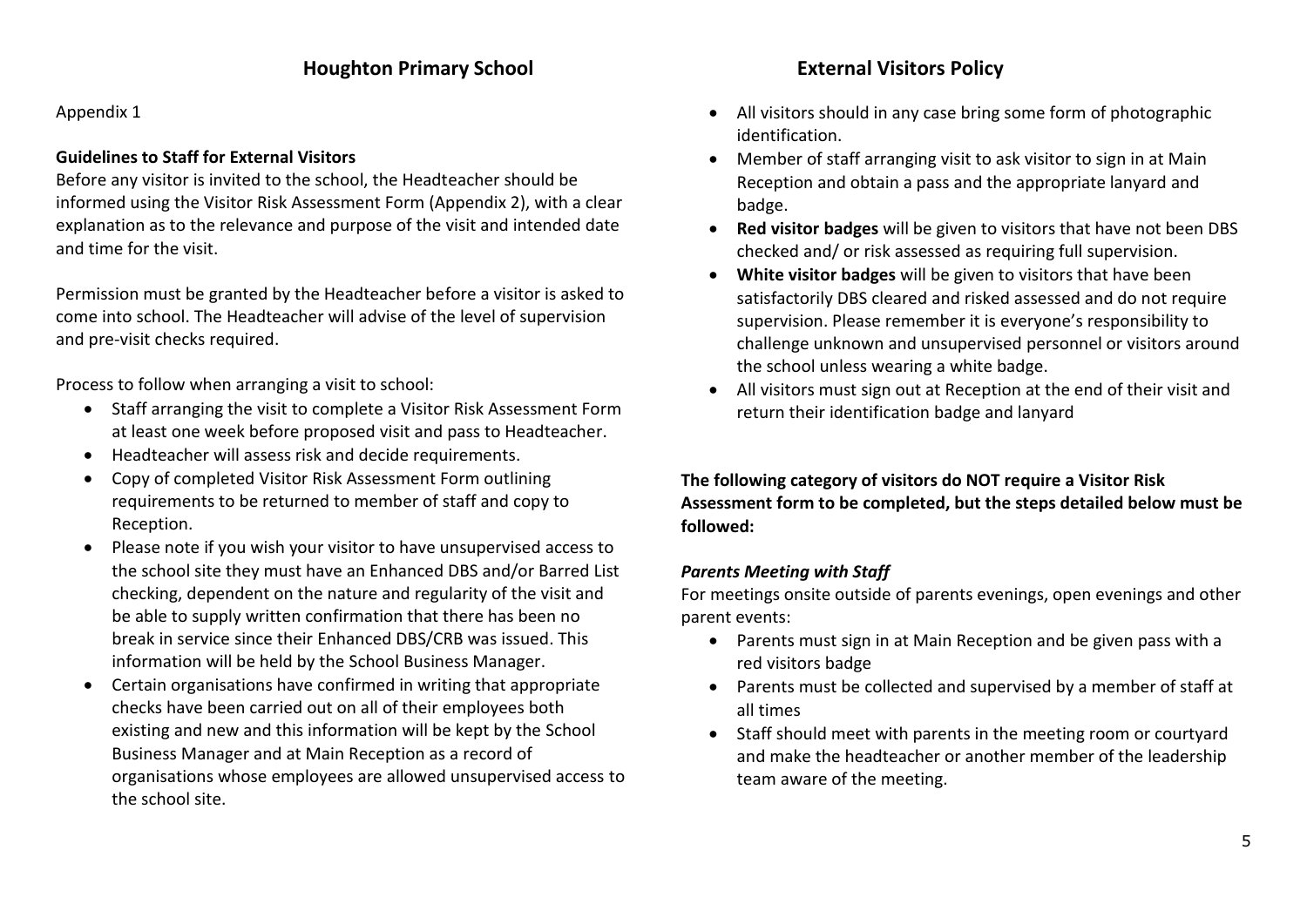Returned to Reception by member of staff at end of meeting to sign out and return badge.

## *County Council staff e.g. Speech and Language therapist, Specialist Teaching Team member, Local Authority Advisors etc.*

- Sign in at Main Reception and given pass with a red visitors badge
- Collected and supervised by a member of staff
- If working with a child alone, this should be with the permission of parents and should in an open area unless the person is specifically qualified/checked to work with a child alone e.g. bereavement counselling.

*Contactors working on site – these will come under a separate risk assessment process*

*Could all colleagues please advise Reception in advance of all expected visitors/contractors and inform Reception how to contact you when they arrive with as much advance notice as possible.*

All staff must refer to the External Visitors Policy which can be located in **Staff share, Policy folder** which gives full details of the External Visitors Policy.

Summer 2021